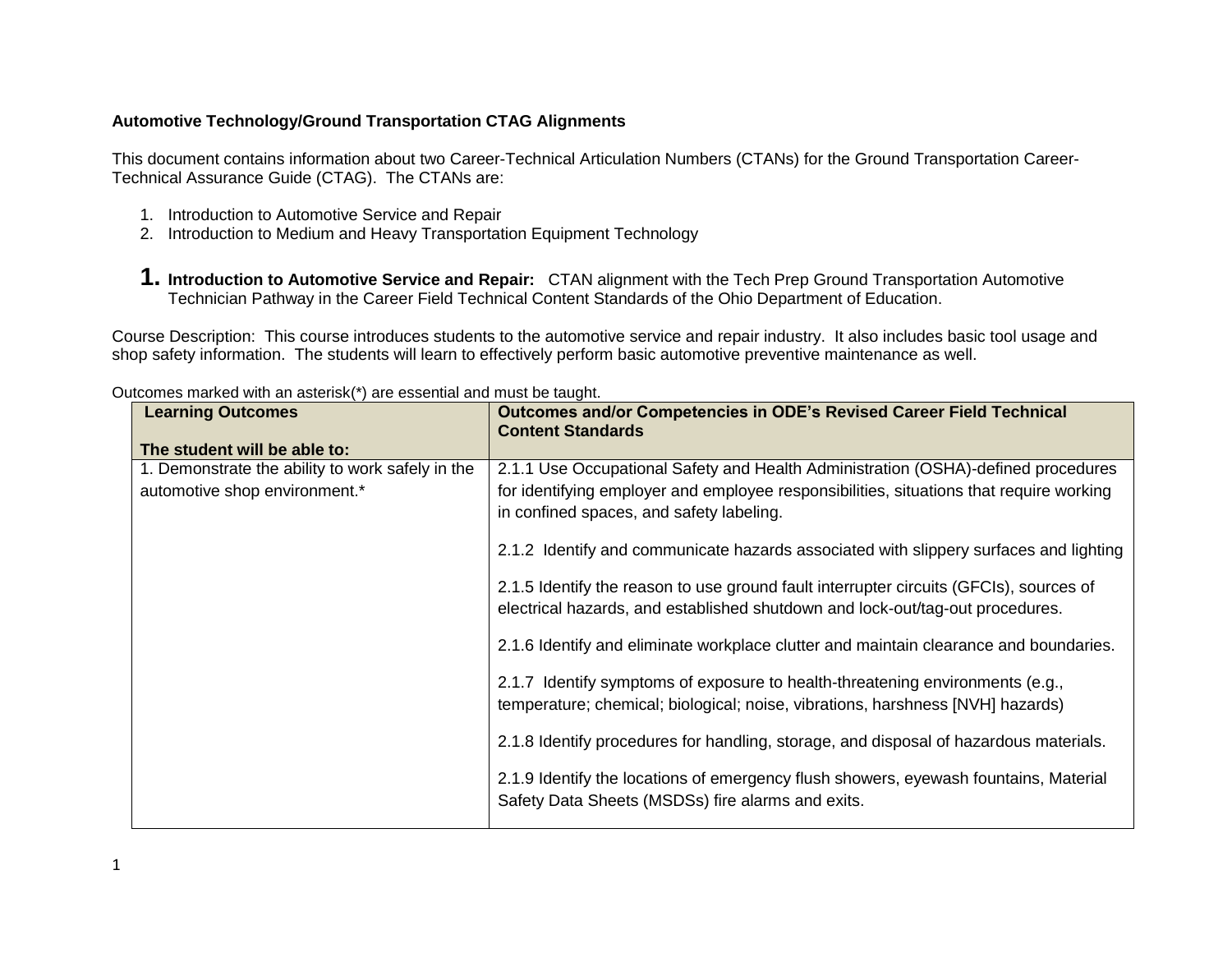|                                                | 2.1.10 Describe the interactions of incompatible substances when measuring and<br>mixing chemicals.                                                                                                                  |
|------------------------------------------------|----------------------------------------------------------------------------------------------------------------------------------------------------------------------------------------------------------------------|
|                                                | 2.1.11 Select and operate fire extinguishers based on the classes of fires.                                                                                                                                          |
|                                                | 2.1.12 Conduct safety inspection of workspace.                                                                                                                                                                       |
|                                                | 2.1.13 Identify the types of ergonomic workflow and the need for them.                                                                                                                                               |
|                                                | 2.1.14 Inspect air and exhaust systems, intake filters, fans and other mechanical<br>components.                                                                                                                     |
|                                                | 2.2.1. Interpret personal safety rights according to the employee Right to Know plan.                                                                                                                                |
|                                                | 2.2.2. Describe the risk factors associated with working under the influence of drugs<br>and alcohol and how it increases the risk of accident, lowers productivity, raises<br>insurance costs, and reduces profits. |
|                                                | 2.2.3. Select, use, maintain, and dispose of Personal Protective Equipment (PPE)<br>appropriate to job tasks, conditions, and materials.                                                                             |
|                                                | 2.2.4. Identify workplace risk factors associated with repetitive motion, lifting, operating<br>and moving heavy objects.                                                                                            |
|                                                | 2.2.5. Demonstrate appropriate body mechanics in lifting and moving heavy objects.                                                                                                                                   |
| 2. Identify and demonstrate proper use of hand | 2.3.1 Identify the types of hand tools, power tools and stationary equipment and                                                                                                                                     |
| tools and equipment commonly used in the       | describe their function.                                                                                                                                                                                             |
| automotive service and repair industry. *      | 2.3.2 Identify potential hazards and limitations related to the use of hand tools, power<br>tools and stationary equipment.                                                                                          |
|                                                | 2.3.3. Operate power tools and stationary equipment in accordance with established<br>procedures and safety standards.                                                                                               |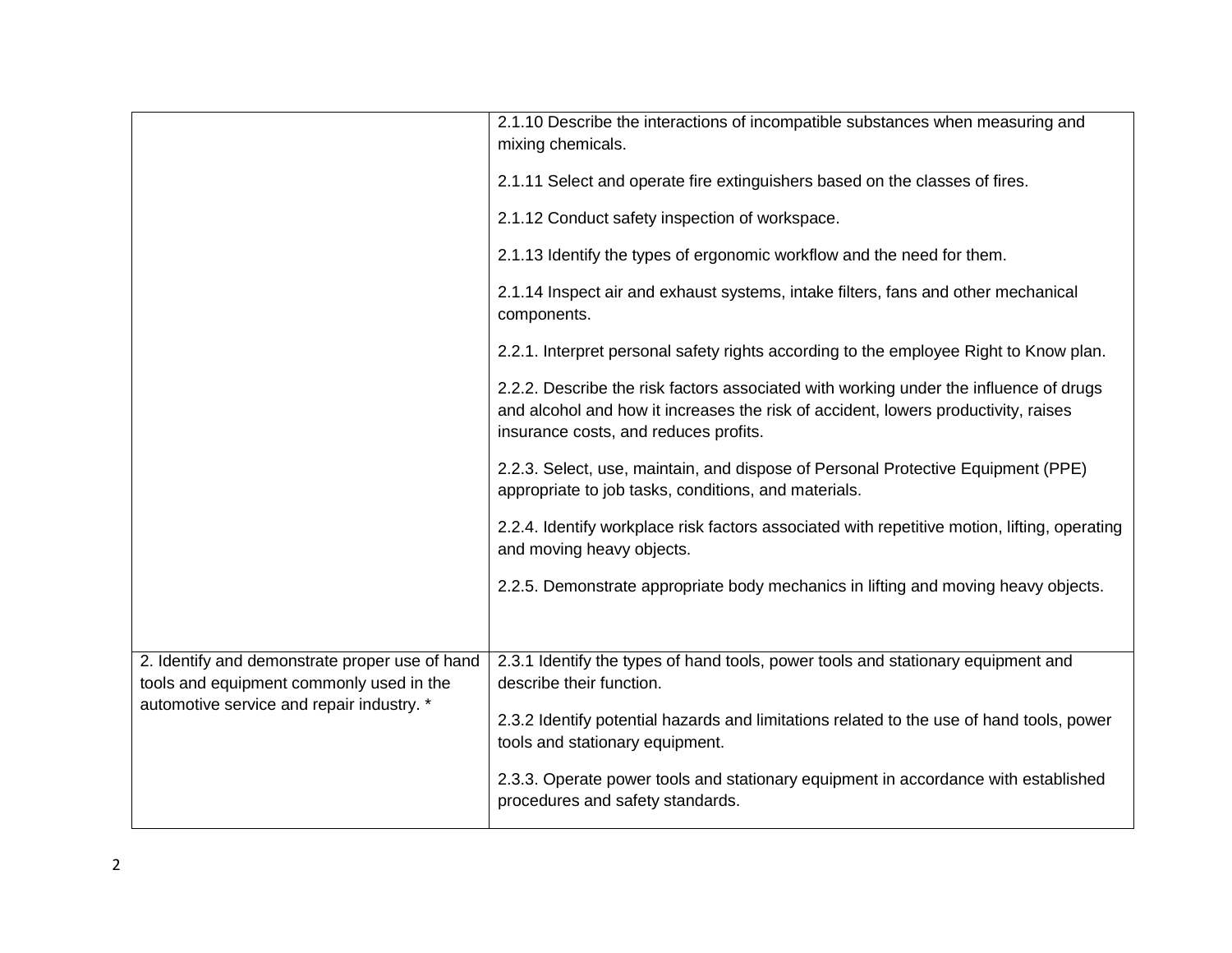|                                                                                                    | 2.3.4. Ensure the presence and functionality of safety systems and hardware.                                                                                                                                                                                                                                                                                                                                                                                                                                                                                                                                       |
|----------------------------------------------------------------------------------------------------|--------------------------------------------------------------------------------------------------------------------------------------------------------------------------------------------------------------------------------------------------------------------------------------------------------------------------------------------------------------------------------------------------------------------------------------------------------------------------------------------------------------------------------------------------------------------------------------------------------------------|
|                                                                                                    | 2.3.5. Clean, lubricate, and adjust power tools and stationary equipment.                                                                                                                                                                                                                                                                                                                                                                                                                                                                                                                                          |
|                                                                                                    | 2.3.6. Identify, select, and maintain fluids and filters.                                                                                                                                                                                                                                                                                                                                                                                                                                                                                                                                                          |
|                                                                                                    | 2.3.7. Inspect and maintain fluid conveyance and storage components (e.g. hoses and<br>lines, valves, nozzles).                                                                                                                                                                                                                                                                                                                                                                                                                                                                                                    |
|                                                                                                    | 2.3.8. Identify the requirements for calibrating metering, monitoring, and sensing<br>equipment.                                                                                                                                                                                                                                                                                                                                                                                                                                                                                                                   |
| 3. Students will be able to list common careers<br>in the automotive service and repair industry.* | 1.1.2 Identify the scope of career opportunities and the requirements for education,<br>training, certification, licensure, and experience.                                                                                                                                                                                                                                                                                                                                                                                                                                                                        |
|                                                                                                    | 1.1.6 Explain the importance of work ethic, accountability, and responsibility and<br>demonstrate associated behaviors in fulfilling personal, community, and workplace<br>roles.                                                                                                                                                                                                                                                                                                                                                                                                                                  |
| 4. Identify the skills necessary to work in the<br>automotive industry.*                           | Identify the knowledge, skills, and abilities necessary to succeed in careers.<br>1.1.1<br>1.1.2. Identify the scope of career opportunities and the requirements for education,<br>training, certification, licensure, and experience.1.1.6 Explain the importance of work<br>ethic, accountability, and responsibility and demonstrate associated behaviors in<br>fulfilling personal, community, and workplace roles.<br>1.1.6 Explain the importance of work ethic, accountability, and responsibility and<br>demonstrate associated behaviors in fulfilling personal, community, and workplace<br>roles $1$ . |
|                                                                                                    |                                                                                                                                                                                                                                                                                                                                                                                                                                                                                                                                                                                                                    |
| 5. Perform an oil change on a vehicle.*                                                            | 2.4.5 Perform engine oil and filter change                                                                                                                                                                                                                                                                                                                                                                                                                                                                                                                                                                         |
|                                                                                                    | 2.4.20. Lubricate all suspension and chassis grease fittings.                                                                                                                                                                                                                                                                                                                                                                                                                                                                                                                                                      |
| 6. Perform a cooling system basic inspection,                                                      | 3.1.5 Inspect engine assembly for fuel, oil, coolant and other leaks and determine                                                                                                                                                                                                                                                                                                                                                                                                                                                                                                                                 |

 1 1.1.6 added after finalization.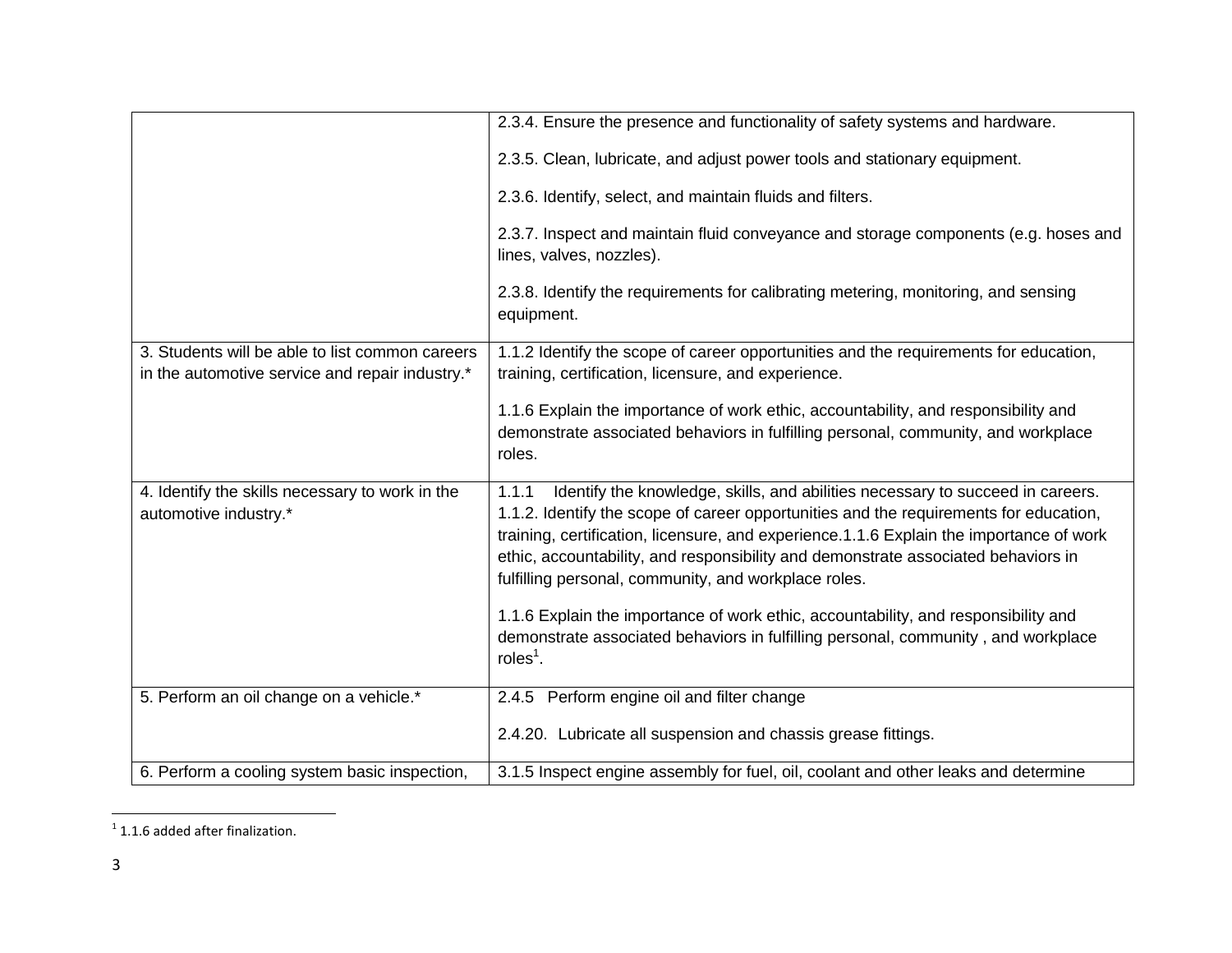| flush and fill on a vehicle.*              | potential causes.                                                                                                      |
|--------------------------------------------|------------------------------------------------------------------------------------------------------------------------|
|                                            | 3.5.4 Inspect, test, and replace radiator, pressure cap, coolant recovery tank and<br>hoses.                           |
|                                            | 3.5.5 Inspect and replace engine cooling and heater system hoses.                                                      |
|                                            | 3.5.6 Inspect, test and replace thermostat and gasket.                                                                 |
|                                            | 3.5.7 Test, drain, flush, and refill coolant and bleed cooling system.                                                 |
|                                            | 3.5.8 Inspect, remove, and replace water pump.                                                                         |
|                                            | 3.5.9 Inspect and test mechanical and electrical fans, fan clutches, fan shrouds, and<br>air dams.                     |
|                                            | 4.7.4 Inspect, adjust or replace alternator drive belts, pulleys and tensioners and check<br>pulley and belt alignment |
| 7. Perform transmission and transaxle      | 2.4.10 Drain and replace drive train fluids and filters.                                                               |
| maintenance.*                              |                                                                                                                        |
| 8. Demonstrate basic usage of a service    | 1.4.6 Use electronic database to access and create business and technical                                              |
| manual and/or service information system.* | information.                                                                                                           |
| 9. Perform tire and wheel service*         | 2.4.19 Inspect, repair to industry standards, and rotate tires and reset the tire pressure<br>monitor system (TPMS).   |
|                                            | 5.8.4 Balance wheel and tire assembly.                                                                                 |
|                                            | 5.8.5 Remove, inspect and reinstall tire and wheel assembly and calibrate tire<br>pressure monitoring system.          |
| 10. Perform brake system inspection*       | 4.2.3 Remove, clean, inspect, and measure drums and rotors.                                                            |
|                                            | 4.2.6 Remove, clean, inspect, and lubricate brake shoes, retaining hardware, and                                       |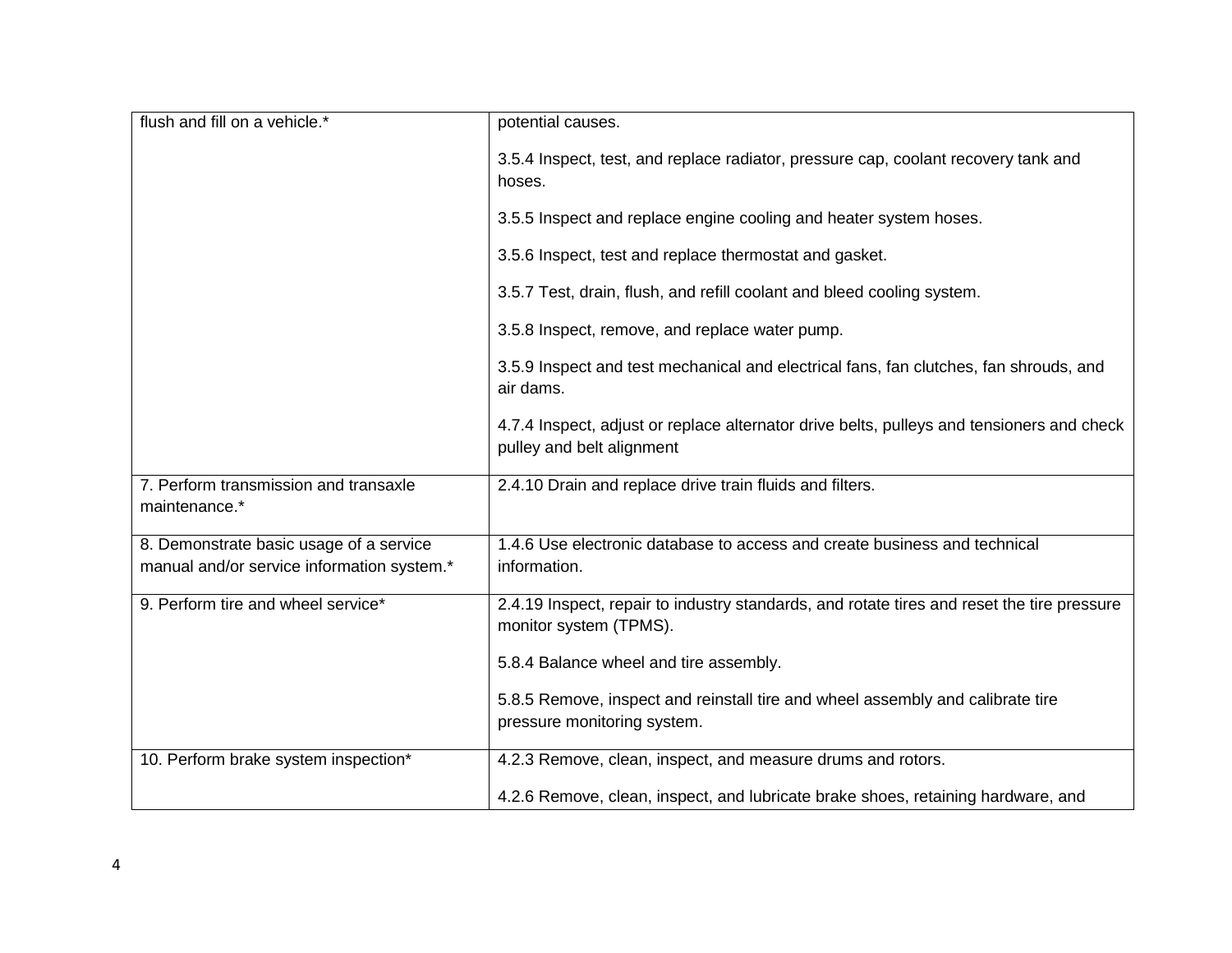|                                                                 | adjustment hardware.                                                                                                                          |  |
|-----------------------------------------------------------------|-----------------------------------------------------------------------------------------------------------------------------------------------|--|
|                                                                 | 4.2.7 Pre-adjust brake shoes, seat the pads, and adjust parking brake system.                                                                 |  |
|                                                                 | 4.2.8 Lubricate drum and disc brake assembly components; reinstall and inspect for<br>leaks.                                                  |  |
|                                                                 | 4.2.9 Check condition and operation of parking brake and clean, lubricate or replace<br>as needed.                                            |  |
| 11. Perform starting and charging system<br>inspection and test | 2.4.15 Inspect and service battery and battery cables, connectors, clamps, and hold<br>downs.                                                 |  |
|                                                                 | 4.5.2 Measure source voltage and perform voltage drop and current draw tests in<br>electrical and electronic circuits.                        |  |
|                                                                 | 4.6.2 Test battery performance using state-of-charge and conductance tests and<br>record test results.                                        |  |
|                                                                 | 4.6.4 Maintain or restore electronic memory functions.                                                                                        |  |
|                                                                 | 4.6.5 Perform a battery charge.                                                                                                               |  |
|                                                                 | 4.6.6 Start a vehicle using jumper cables and a battery or auxiliary power supply using<br>manufacturer's jumping techniques and precautions. |  |
|                                                                 | 4.7.3 Perform charging system output tests to diagnose causes of undercharge, no<br>charge and overcharge conditions.                         |  |
|                                                                 | 4.7.6 Identify the high voltage circuit of electric or hybrid electric vehicles and related<br>safety precautions.                            |  |
| 12. Access onboard diagnostic system codes                      | Retrieve and record stored on-board diagnostics (OBD) trouble codes and<br>3.2.1<br>clear codes where applicable.                             |  |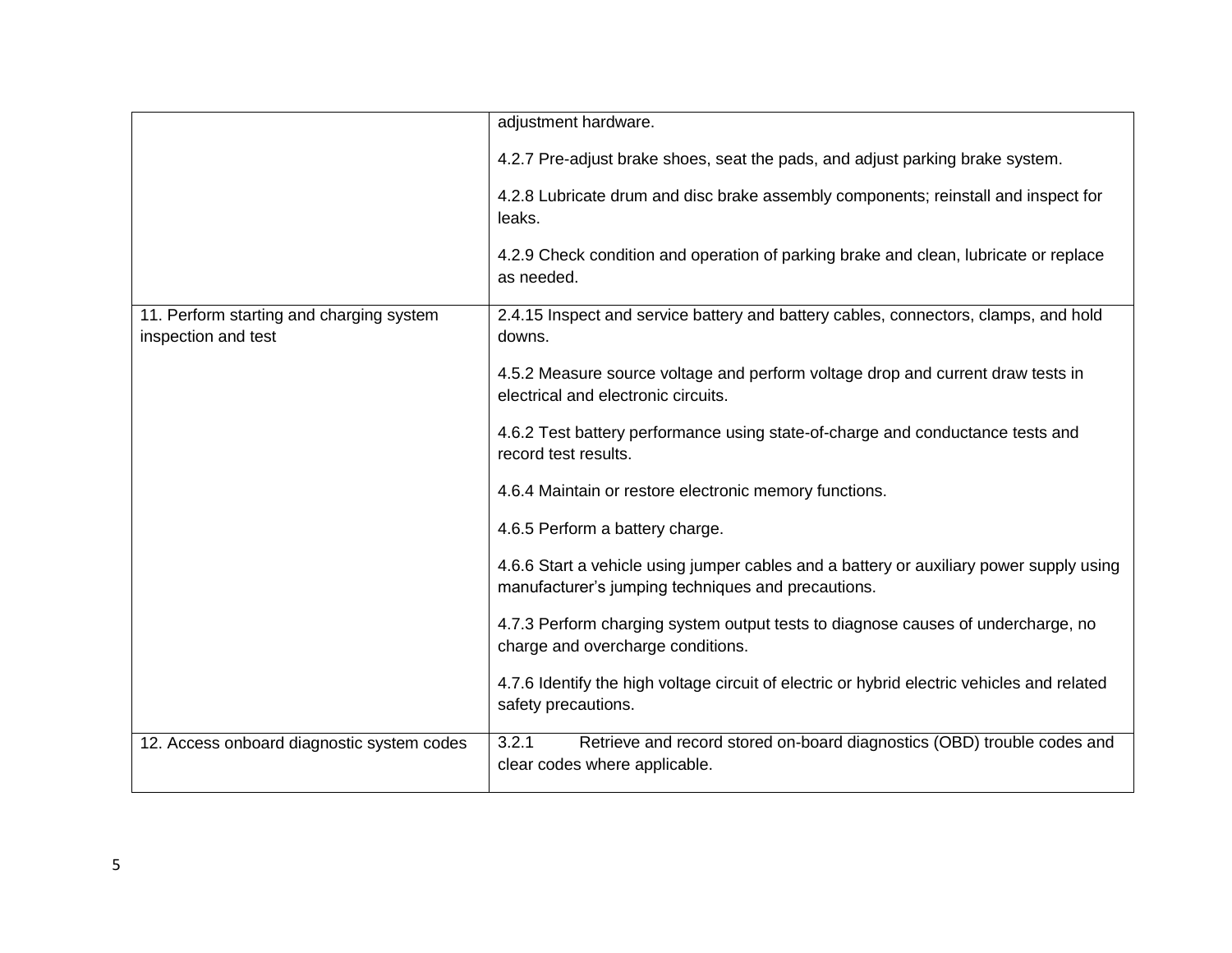## **2. Introduction to Medium and Heavy Transportation Equipment Technology**

CTAN alignment with the Tech Prep Ground Transportation Medium Duty / Heavy Duty Truck Pathway in the Career Field Technical Content Standards of the Ohio Department of Education.

**Course Description:** This course introduces the student to information about the medium and heavy transportation service and repair industry. It also includes basic tool usage and shop safety information. The students will also learn how to effectively perform basic preventive maintenance to medium and heavy duty vehicles.

Outcomes marked with an asterisk(\*) are essential and must be taught.

| <b>Learning Outcomes</b>                                                                          |                                                                                                                                                                                                                                           |  |  |
|---------------------------------------------------------------------------------------------------|-------------------------------------------------------------------------------------------------------------------------------------------------------------------------------------------------------------------------------------------|--|--|
| The student will be able to:                                                                      |                                                                                                                                                                                                                                           |  |  |
| $1_{\cdot}$<br>Orientation to the Medium and Heavy<br>Transportation Industry.*                   | 1.1.2 Identify the scope of career opportunities and the requirements for education,<br>training, certification, licensure, and experience.                                                                                               |  |  |
|                                                                                                   | 1.2.3 Develop a career plan that reflects career interests, pathways, and secondary and<br>postsecondary options.                                                                                                                         |  |  |
|                                                                                                   | 1.2.4 Describe the role and function of professional organizations, industry associations,<br>and organized labor and use networking techniques to develop and maintain professional<br>relationships.                                    |  |  |
|                                                                                                   | 1.11.1 Identify the economic principles that guide geographic location of an industry's<br>facilities (e.g., manufacturing, administration, supply chain).                                                                                |  |  |
|                                                                                                   | 1.11.2 Identify the difference between monetary and nonmonetary incentives and explain<br>how changes in incentives cause changes in behavior.                                                                                            |  |  |
|                                                                                                   | 1.11.3 Use economic indicators to measure economic trends and conditions (e.g.,<br>relative scarcity, price, quantity of products and services).                                                                                          |  |  |
| Determine the skills needed to work in<br>2.<br>the medium and heavy transportation<br>industry.* | 1.1.1<br>Identify the knowledge, skills, and abilities necessary to succeed in careers.<br>Identify the scope of career opportunities and the requirements for education,<br>1.1.2<br>training, certification, licensure, and experience. |  |  |
|                                                                                                   | Develop a career plan that reflects career interests, pathways, and secondary and<br>1.1.3<br>postsecondary options.                                                                                                                      |  |  |
|                                                                                                   | Describe the role and function of professional organizations, industry<br>1.1.4                                                                                                                                                           |  |  |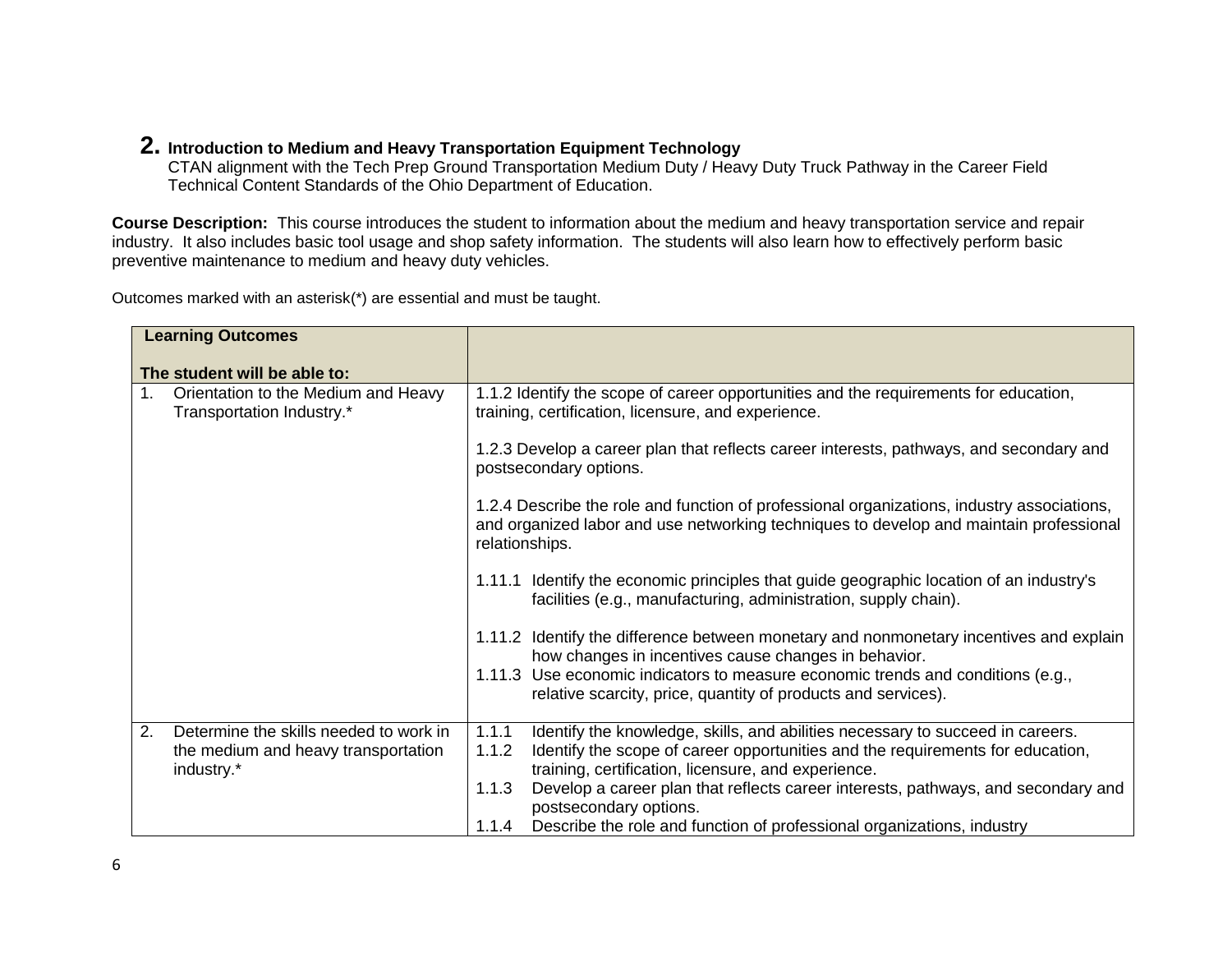|    |                                                                                                        | associations, and organized labor and use networking techniques to develop and<br>maintain professional relationships.<br>1.1.5<br>Develop strategies for self-promotion in the hiring process (e.g., filling out job<br>applications, résumé writing, interviewing skills, portfolio development).<br>Explain the importance of work ethic, accountability, and responsibility and<br>1.1.6<br>demonstrate associated behaviors in fulfilling personal, community, and<br>workplace roles.<br>1.1.7<br>Apply problem-solving and critical-thinking skills to work-related issues when<br>making decisions and formulating solutions. |  |
|----|--------------------------------------------------------------------------------------------------------|---------------------------------------------------------------------------------------------------------------------------------------------------------------------------------------------------------------------------------------------------------------------------------------------------------------------------------------------------------------------------------------------------------------------------------------------------------------------------------------------------------------------------------------------------------------------------------------------------------------------------------------|--|
| 3. | Identify basic tools and equipment<br>appropriate to the medium and heavy<br>transportation industry.* | 2.3.1 Identify the types of hand tools, power tools and stationary equipment and describe<br>their function.                                                                                                                                                                                                                                                                                                                                                                                                                                                                                                                          |  |
| 4. | Demonstrate the appropriate use of<br>basic hand tools to complete work<br>functions.*                 | 2.1.13 Identify the types of ergonomic workflow and the need for them.<br>2.3.2 Identify potential hazards and limitations related to the use of hand tools, power<br>tools and stationary equipment.<br>2.3.3 Operate power tools and stationary equipment in accordance with established                                                                                                                                                                                                                                                                                                                                            |  |
|    |                                                                                                        | procedures and safety standards.                                                                                                                                                                                                                                                                                                                                                                                                                                                                                                                                                                                                      |  |
| 5. | Operate power tools and stationary<br>equipment.*                                                      | 2.3.1 Identify the types of hand tools, power tools and stationary equipment and describe<br>their function.                                                                                                                                                                                                                                                                                                                                                                                                                                                                                                                          |  |
|    |                                                                                                        | 2.3.3 Operate power tools and stationary equipment in accordance with established<br>procedures and safety standards.                                                                                                                                                                                                                                                                                                                                                                                                                                                                                                                 |  |
| 6. | Maintain hand and power tools<br>appropriate to the medium and heavy<br>transportation industry. *     | 2.3.4 Ensure the presence and functionality of safety systems and hardware.<br>2.3.5 Clean, lubricate, and adjust power tools and stationary equipment.2.3.6<br>Identify, select, and maintain fluids and filters.                                                                                                                                                                                                                                                                                                                                                                                                                    |  |
|    |                                                                                                        | 2.3.6 Identify, select, and maintain fluids and filters.                                                                                                                                                                                                                                                                                                                                                                                                                                                                                                                                                                              |  |
|    |                                                                                                        | 2.3.7 Inspect and maintain fluid conveyance and storage components (e.g. hoses and<br>lines, valves, nozzles).                                                                                                                                                                                                                                                                                                                                                                                                                                                                                                                        |  |
|    |                                                                                                        | 2.3.8 Identify the requirements for calibrating metering, monitoring, and sensing<br>equipment.                                                                                                                                                                                                                                                                                                                                                                                                                                                                                                                                       |  |
| 7. | Use appropriate personal protective                                                                    | 2.2.1 Interpret personal safety rights according to the employee Right to Know plan.                                                                                                                                                                                                                                                                                                                                                                                                                                                                                                                                                  |  |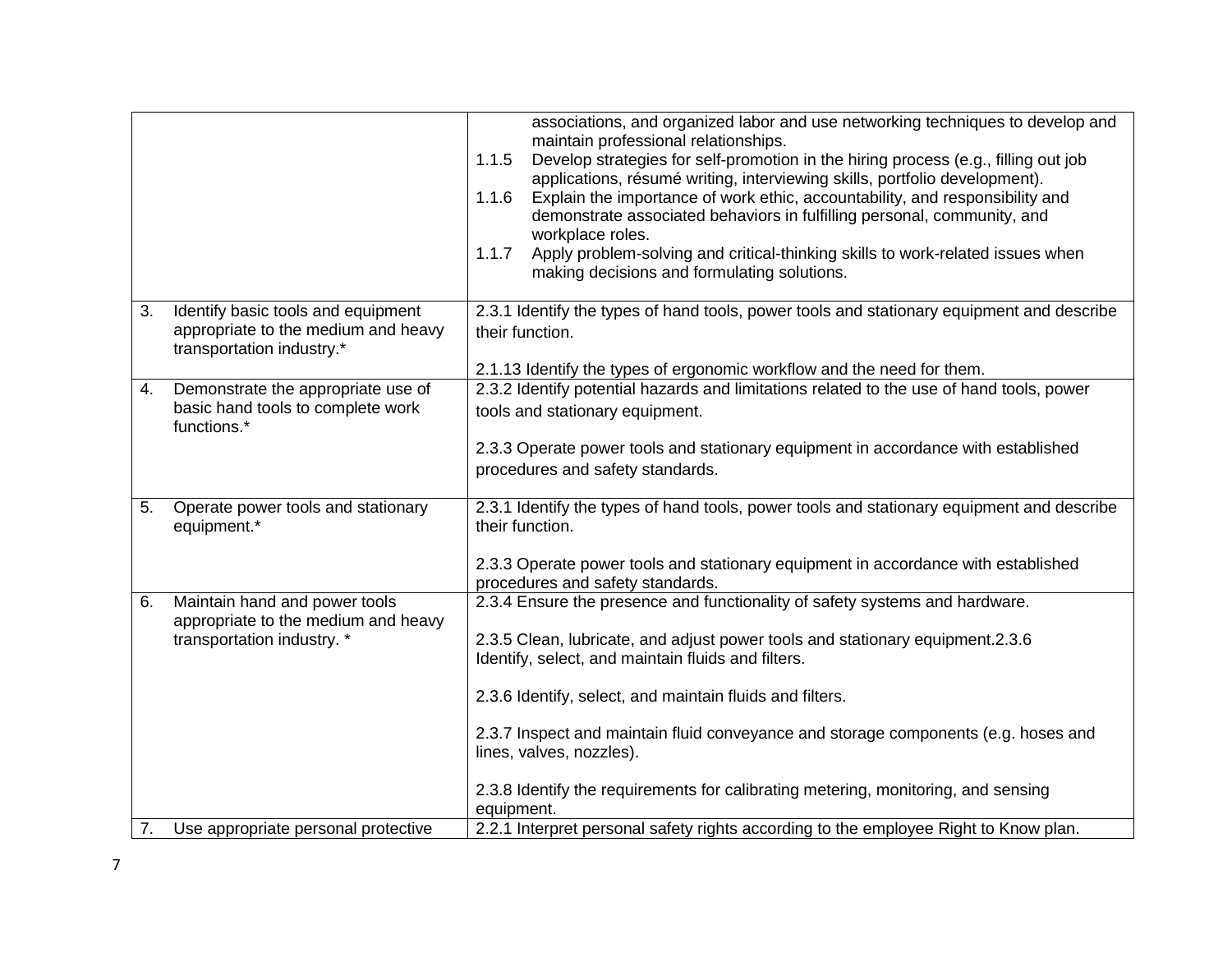|    | equipment (PPE) *                                                                                                          |                                                                                                                                                                                                                     |                                                                                                                                   |  |
|----|----------------------------------------------------------------------------------------------------------------------------|---------------------------------------------------------------------------------------------------------------------------------------------------------------------------------------------------------------------|-----------------------------------------------------------------------------------------------------------------------------------|--|
|    |                                                                                                                            | 2.2.2 Describe the risk factors associated with working under the influence of drugs and<br>alcohol and how it increases the risk of accident, lowers productivity, raises insurance<br>costs, and reduces profits. |                                                                                                                                   |  |
|    |                                                                                                                            | 2.2.3 Select, use, maintain, and dispose of Personal Protective Equipment (PPE)<br>appropriate to job tasks, conditions, and materials.                                                                             |                                                                                                                                   |  |
|    |                                                                                                                            | 2.2.4 Identify workplace risk factors associated with repetitive motion, lifting, operating<br>and moving heavy objects.                                                                                            |                                                                                                                                   |  |
|    |                                                                                                                            | 2.2.5 Demonstrate appropriate body mechanics in lifting and moving heavy objects.                                                                                                                                   |                                                                                                                                   |  |
| 8. | Perform basic mechanical skills. *                                                                                         | 2.3.5 Clean, lubricate, and adjust power tools and stationary equipment.                                                                                                                                            |                                                                                                                                   |  |
| 9. | Perform preventive powertrain system                                                                                       | 2.4.1 Inspect for leakage at seals, gaskets, and bushings.                                                                                                                                                          |                                                                                                                                   |  |
|    | maintenance including: engine system,<br>fuel system, air induction and exhaust<br>system, cooling system, and lubrication | 2.4.2                                                                                                                                                                                                               | Inspect fluid levels and fluid conditions on all mechanical systems.                                                              |  |
|    | system.*                                                                                                                   | 2.4.3                                                                                                                                                                                                               | Select engine, power train, power steering and brake system oils and coolants<br>based on their characteristics and applications. |  |
|    |                                                                                                                            | 2.4.4                                                                                                                                                                                                               | Describe characteristics of engine fuels and fuel additives.                                                                      |  |
|    |                                                                                                                            | 2.4.5                                                                                                                                                                                                               | Perform engine oil and filter change.                                                                                             |  |
|    |                                                                                                                            | 2.4.6                                                                                                                                                                                                               | Replace fuel filters.                                                                                                             |  |
|    |                                                                                                                            | 2.4.7                                                                                                                                                                                                               | Flush and fill engine cooling system.                                                                                             |  |
|    |                                                                                                                            | 2.4.8                                                                                                                                                                                                               | Inspect, service, or replace air filters, filter housings, and intake duct work.                                                  |  |
|    |                                                                                                                            | 2.4.9                                                                                                                                                                                                               | Drain and replace drive train fluids and filters.                                                                                 |  |
|    |                                                                                                                            | 2.4.10                                                                                                                                                                                                              | Flush, fill and bleed power steering system and replace filters.                                                                  |  |
|    |                                                                                                                            | 2.4.11                                                                                                                                                                                                              | Flush, fill and bleed brake system.                                                                                               |  |
|    |                                                                                                                            | 2.4.12                                                                                                                                                                                                              | Store mechanical systems fluids and waste products.                                                                               |  |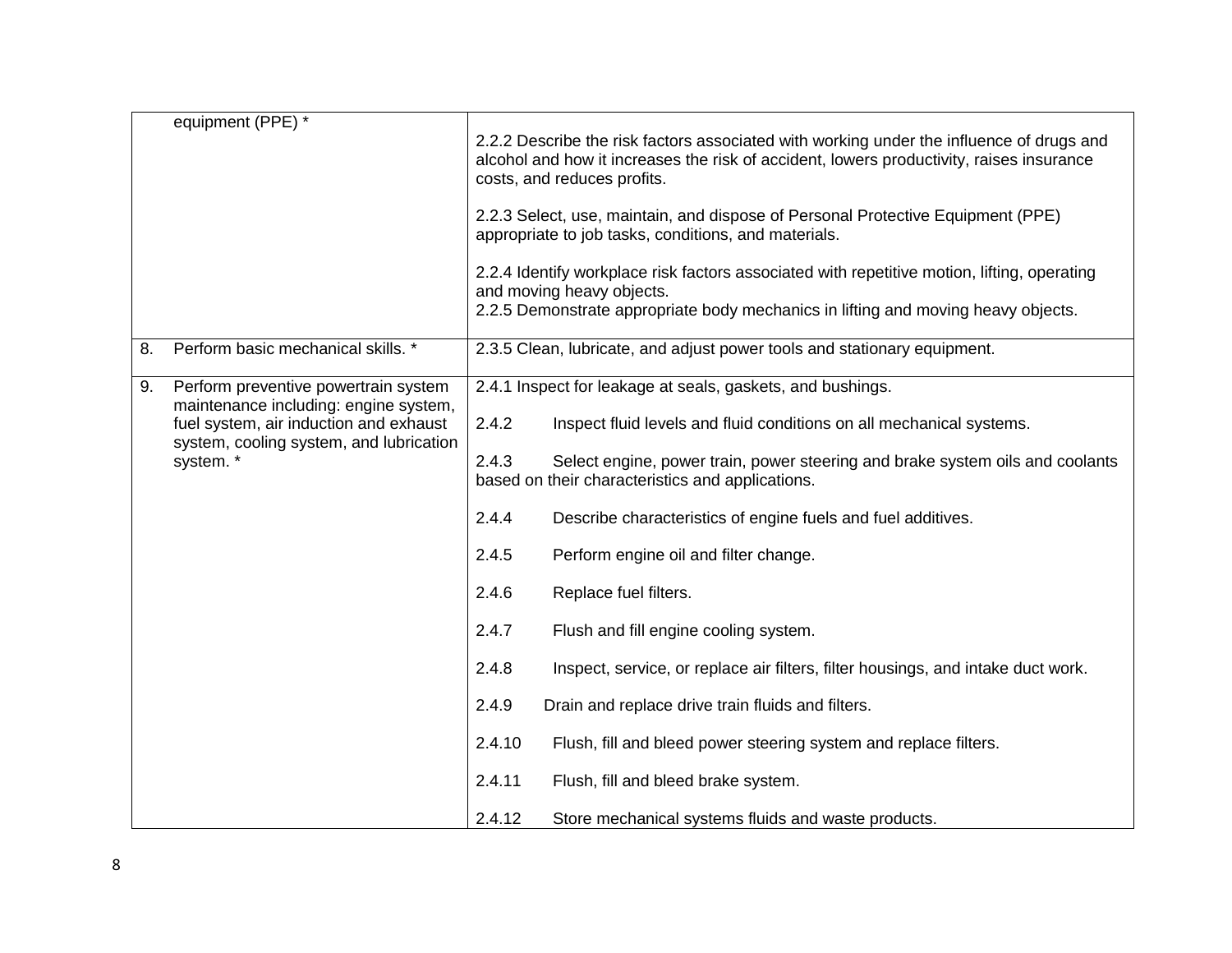| 2.4.13               | Inspect and replace drive belts.                                                                                                           |
|----------------------|--------------------------------------------------------------------------------------------------------------------------------------------|
| 2.4.14               | Identify the sources of air conditioner (A/C) system odors.                                                                                |
| 2.4.15<br>downs.     | Inspect and service battery and battery cables, connectors, clamps and hold                                                                |
| 2.4.16               | Inspect interior and exterior lamps and sockets.                                                                                           |
| 3.4.1                | Explain principles of exhaust intake and turbocharger design and operations.                                                               |
| 3.4.3                | Check fuel for contaminants and quality.                                                                                                   |
| 3.4.4<br>and volume. | Inspect and test fuel pumps and pump control systems for pressure, regulation                                                              |
| 3.4.5                | Inspect and test cold enrichment system and components.                                                                                    |
| 3.4.6                | Inspect throttle body, air induction system, intake manifold and gaskets for<br>vacuum leaks and/or unmetered air                          |
|                      | 3.4.7 Inspect and service governor systems.                                                                                                |
| 3.4.8                | Explain fuel injection theory.                                                                                                             |
| 3.4.9                | Inspect and test fuel injectors.                                                                                                           |
| 3.4.10               | Inspect the integrity of the exhaust manifold, exhaust pipes, mufflers, catalytic<br>converters, resonators, tail pipes, and heat shields. |
| 3.4.11               | Perform exhaust system back-pressure test.                                                                                                 |
| 3.4.12<br>systems.   | Evaluate and repair exhaust gas recirculation and exhaust gas treatment                                                                    |
| 3.4.14               | Identify the parts and functions of evaporative emissions controls systems.                                                                |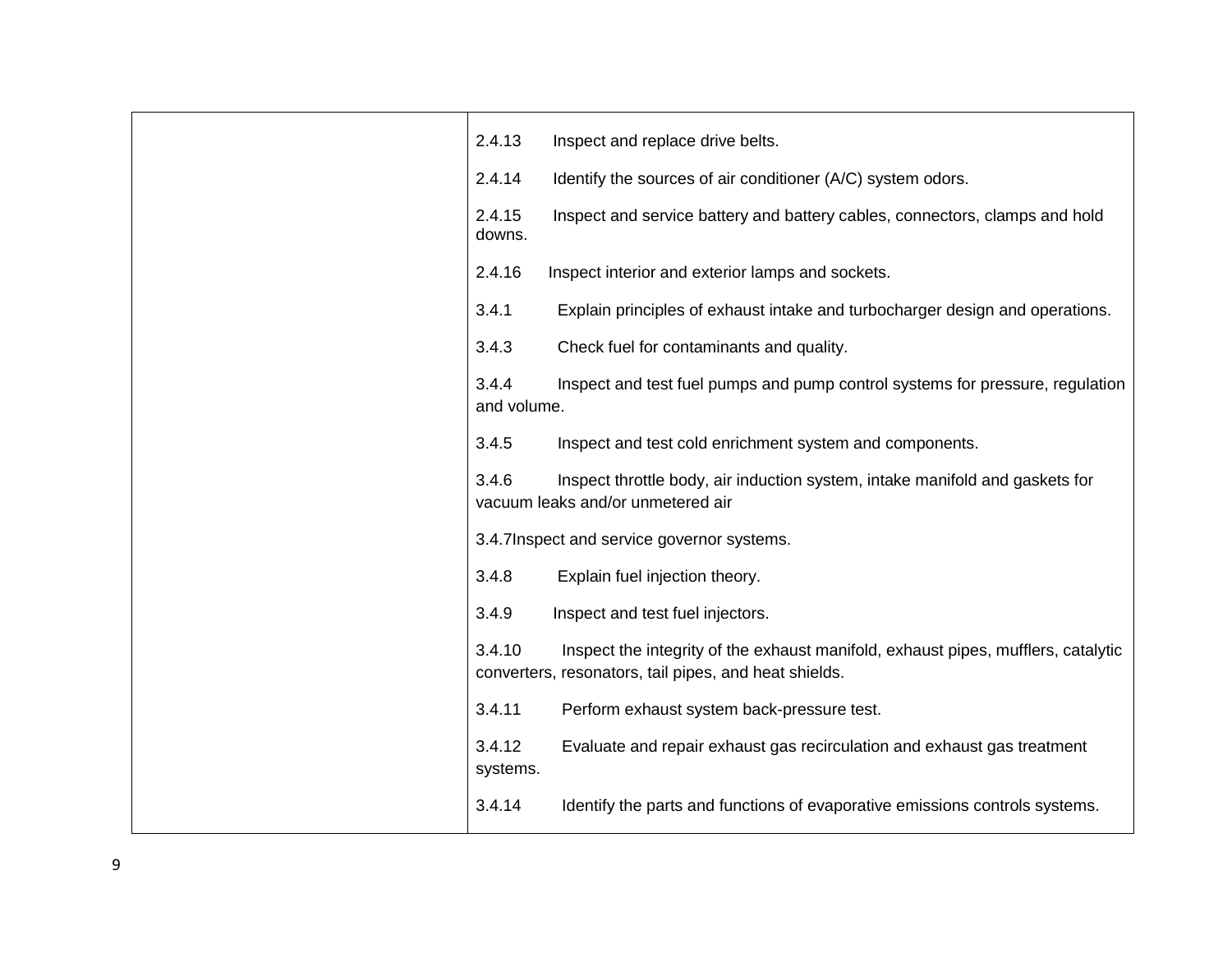|                                                                   | 3.5.1<br>Explain principles of engine lubrication and cooling.                                                                                     |
|-------------------------------------------------------------------|----------------------------------------------------------------------------------------------------------------------------------------------------|
|                                                                   | 3.5.2<br>Perform lubrication, cooling system, and pressure and sensor tests.                                                                       |
|                                                                   | 3.5.4<br>Inspect, test, and replace radiator, pressure cap, coolant recovery tank and<br>hoses.                                                    |
|                                                                   | 3.5.5<br>Inspect and replace engine cooling and heater system hoses.                                                                               |
|                                                                   | 3.5.6<br>Inspect, test and replace thermostat and gasket.                                                                                          |
|                                                                   | 3.5.7<br>Test, drain, flush, and refill coolant and bleed cooling system.                                                                          |
|                                                                   | 3.5.8<br>Inspect, remove, and replace water pump.                                                                                                  |
|                                                                   | 3.5.9<br>Inspect and test mechanical and electrical fans, fan clutches, fan shrouds, and<br>air dams.                                              |
|                                                                   | 4.3.9. Inspect and test system pressure controls (i.e. governor, unloader assembly<br>valves, intake screens, filters, lines, hoses and fittings). |
|                                                                   | 5.1.4<br>Inspect, replace and align powertrain mounts.                                                                                             |
| 10. Perform preventive instruments and<br>controls maintenance. * | 2.4.17<br>Verify operation of instrument panel gauges and warning/indicator lights and<br>reset maintenance indicators.                            |
|                                                                   | 2.4.20<br>Lubricate all suspension and chassis grease fittings and body lubrication<br>points.                                                     |
|                                                                   | Inspect and test gauges and gauge sending units for causes of abnormal<br>4.8.6<br>gauge readings.                                                 |
|                                                                   | 4.8.4<br>Identify and inspect brake light circuit switches, wiring, and connectors.                                                                |
|                                                                   | 4.8.2<br>Inspect, replace and aim headlights and bulbs                                                                                             |
|                                                                   | 4.8.3<br>Inspect and diagnose incorrect turn signal or hazard light operation.                                                                     |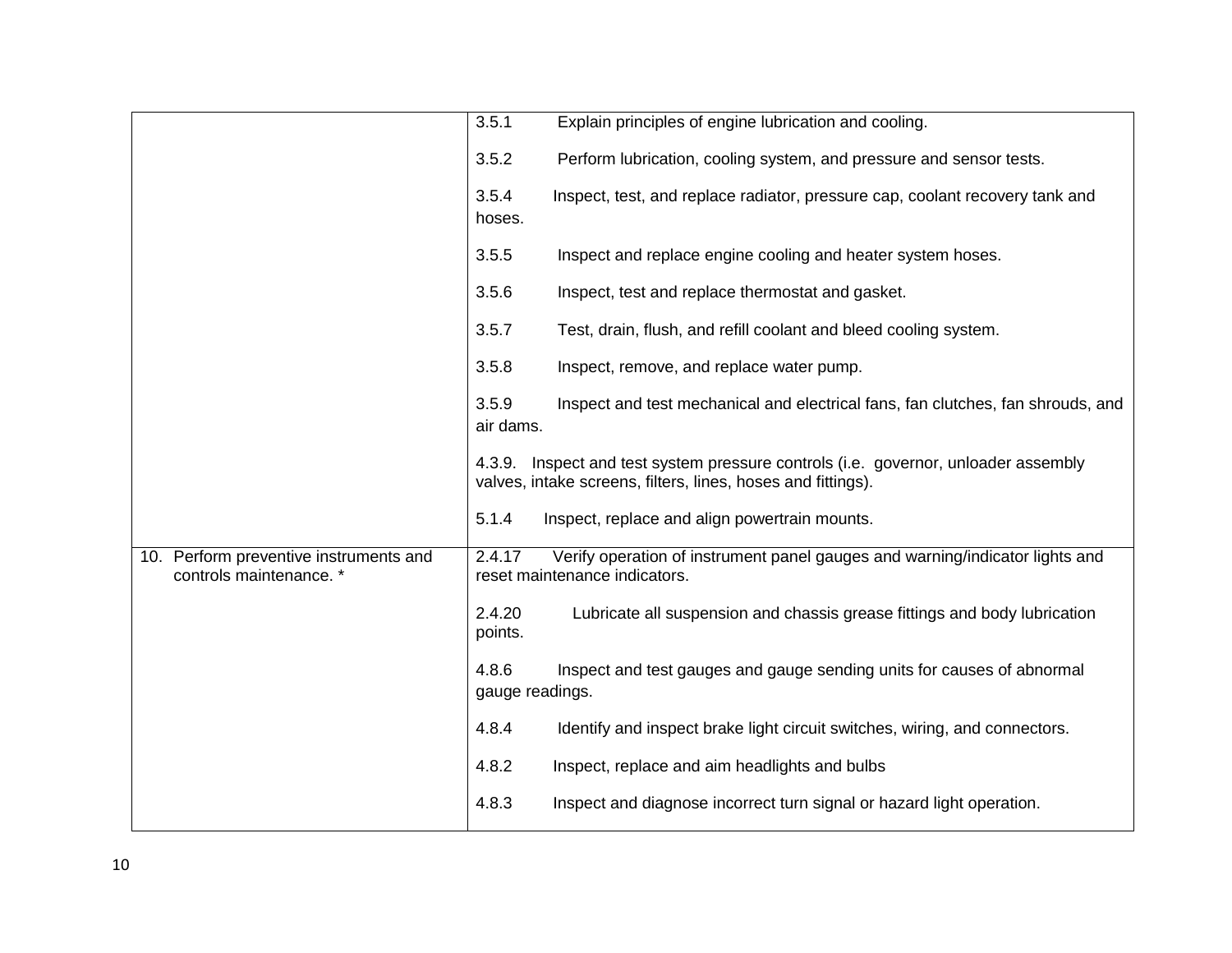| 11. Perform preventive safety equipment<br>maintenance.*                                    | 4.8.7<br>Identify incorrect horn operation.                                                                                                      |
|---------------------------------------------------------------------------------------------|--------------------------------------------------------------------------------------------------------------------------------------------------|
|                                                                                             | 4.8.8<br>Identify incorrect wiper and washer operation and replace.                                                                              |
| 12. Perform preventive hardware<br>maintenance.*                                            | 4.8.8<br>Identify incorrect wiper and washer operation and replace.                                                                              |
|                                                                                             | 4.8.9<br>Identify incorrect operation of motor-driven accessories.                                                                               |
|                                                                                             | 4.8.10<br>Identify incorrect heated glass, mirror, or seat operation and repair.                                                                 |
| 13. Perform preventive heating, ventilation<br>and air conditioning (HVAC)<br>maintenance.* | Identify the major components of the HVAC system, their functions, and the<br>4.9.1<br>overall operation of the system.                          |
|                                                                                             | 4.9.3<br>Identify air conditioning (A/C) system mufflers, hoses, lines, fittings, O-rings,<br>seals, condenser, and service valves.              |
| 14. Perform preventive electrical system<br>maintenance including: battery and              | 4.6.2<br>Test battery performance using state-of-charge and conductance tests and<br>record test results.                                        |
| starting systems, charging systems<br>and lighting systems*                                 | 4.6.3<br>Confirm proper battery capacity for vehicle application and perform battery<br>capacity test.                                           |
|                                                                                             | 4.6.4<br>Maintain or restore electronic memory functions.                                                                                        |
|                                                                                             | Perform a battery charge.<br>4.6.5                                                                                                               |
|                                                                                             | 4.6.6<br>Start a vehicle using jumper cables and a battery or auxiliary power supply<br>using manufacturer's jumping techniques and precautions. |
|                                                                                             | 4.7.1<br>Differentiate between electrical and engine mechanical problems that cause a<br>slow-crank or no-crank condition.                       |
|                                                                                             | 4.7.2<br>Inspect, test, and replace low and high current side components.                                                                        |
|                                                                                             | 4.7.3<br>Perform charging system output tests to diagnose causes of undercharge, no-<br>charge and overcharge conditions.                        |
|                                                                                             | 4.7.4<br>Inspect, adjust or replace alternator drive belts, pulleys and tensioners and<br>check pulley and belt alignment                        |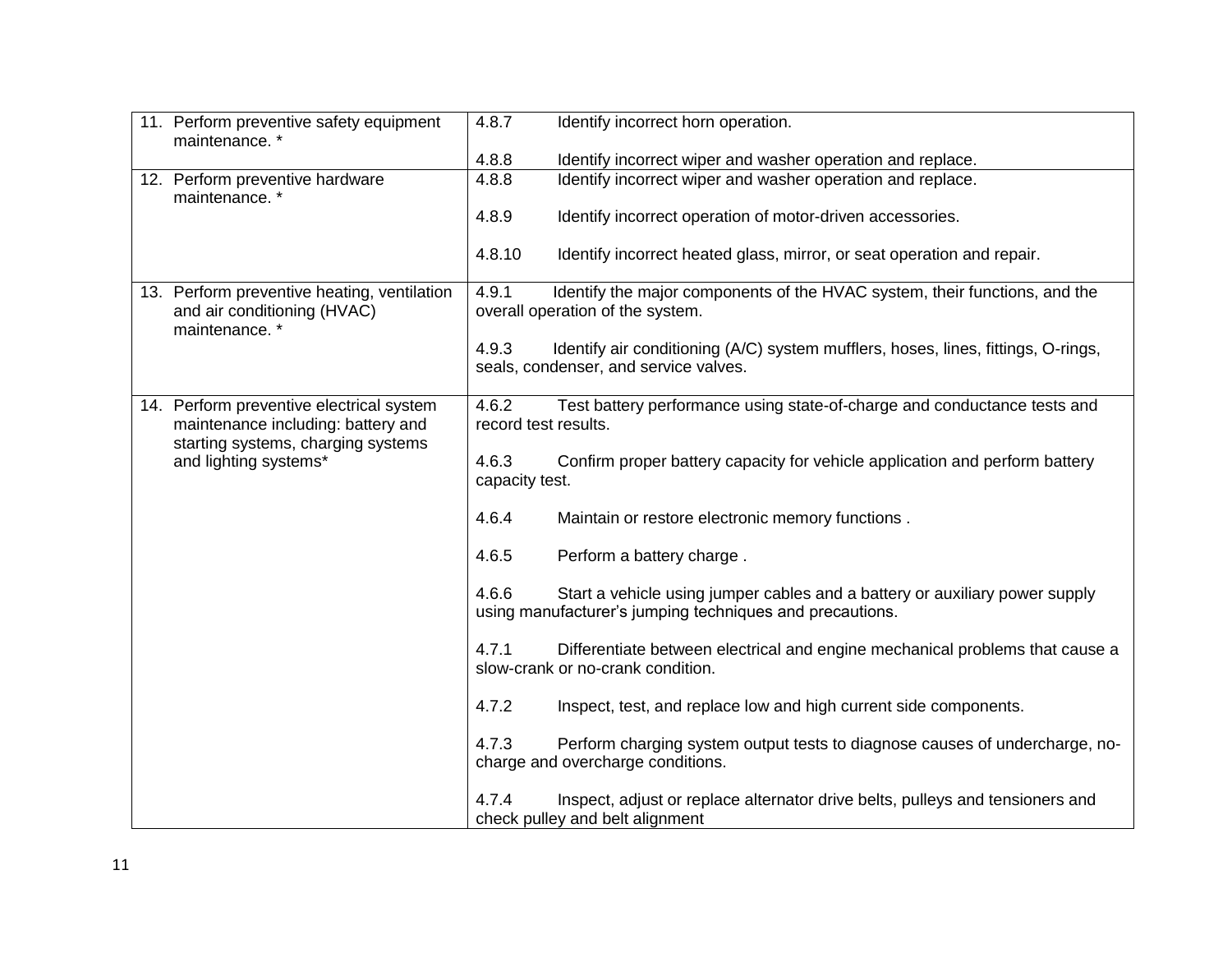|                                                                       | 4.7.5                         | Remove, inspect and install alternator. Identify battery construction and<br>principles of operation.                 |
|-----------------------------------------------------------------------|-------------------------------|-----------------------------------------------------------------------------------------------------------------------|
|                                                                       | 4.8.1<br>operation.           | Identify the cause of brighter than normal, intermittent, dim, or no light                                            |
|                                                                       | 4.8.2                         | Inspect, replace and aim headlights and bulbs                                                                         |
|                                                                       | 4.8.3                         | Inspect and diagnose incorrect turn signal or hazard light operation.                                                 |
|                                                                       | 4.8.4                         | Identify and inspect brake light circuit switches, wiring, and connectors.                                            |
|                                                                       | 4.8.5<br>discharge headlights | Identify system voltage and safety precautions associated with high intensity                                         |
| 15. Perform preventive brake system<br>maintenance including: air and | 4.1.1<br>(Pascal's Law).      | Identify pressure concerns in the brake system using hydraulic principles                                             |
| hydraulic braking systems. *                                          | 4.1.2                         | Identify poor stopping, pulling, or dragging concerns caused by malfunctions in<br>the hydraulic system.              |
|                                                                       | 4.1.3                         | Measure brake pedal height and test pedal free play.                                                                  |
|                                                                       | 4.1.4                         | Check master cylinder for internal and external leaks and proper operations.                                          |
|                                                                       | 4.1.5                         | Remove, bench bleed and reinstall master cylinder.                                                                    |
|                                                                       | 4.1.6                         | Inspect brake lines for damage and wear.                                                                              |
|                                                                       | 4.2.1                         | Diagnose poor stopping, noise, vibration, premature wear, pulling, grabbing,<br>dragging or pedal pulsation concerns. |
|                                                                       | 4.2.2                         | Remove caliper assembly, clean, inspect for leaks, pad condition and<br>damage and replace.                           |
|                                                                       | 4.2.3                         | Remove, clean, inspect, and measure drums and rotors.                                                                 |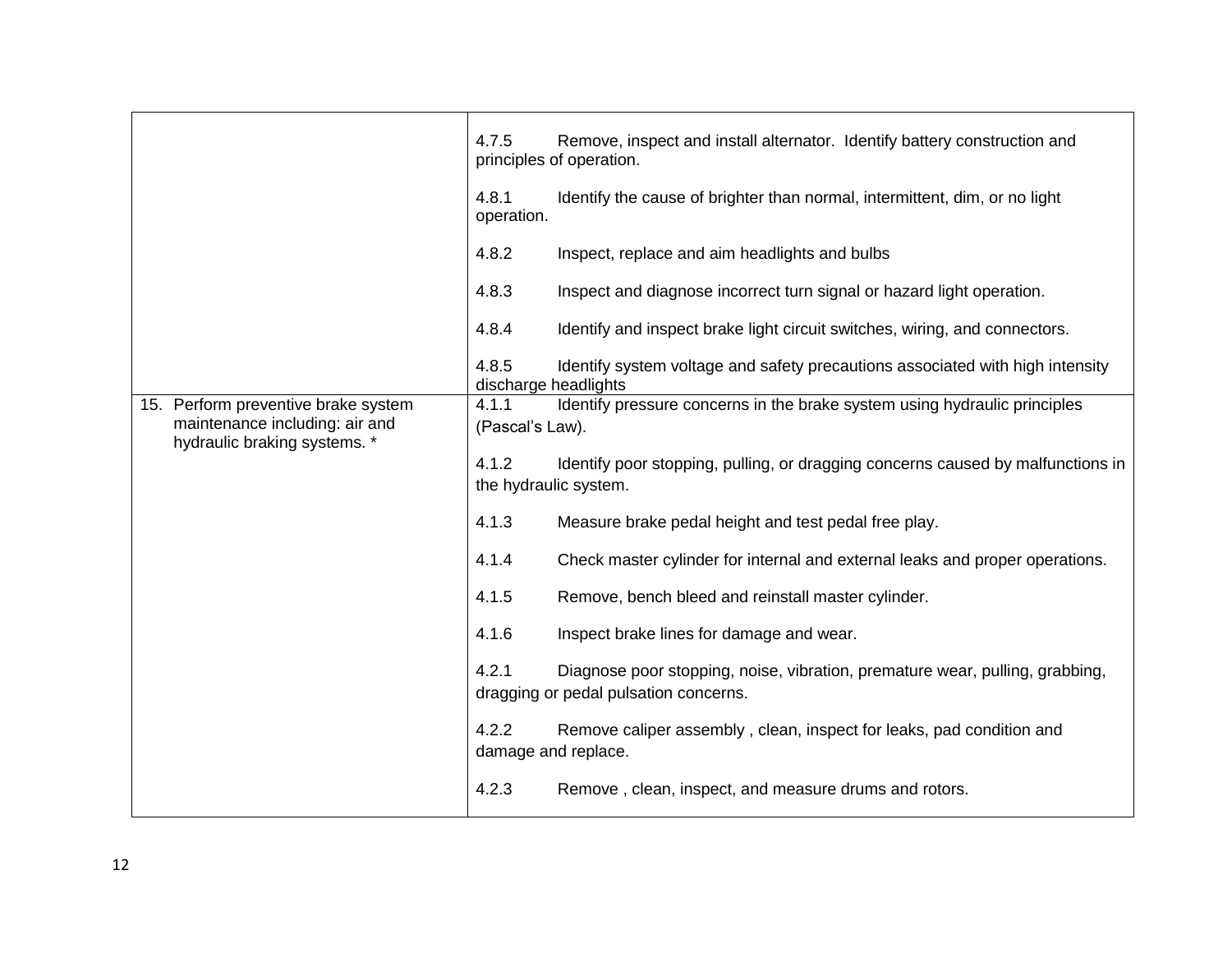| 4.2.4               | Refinish drums and rotors.                                                                                                                      |
|---------------------|-------------------------------------------------------------------------------------------------------------------------------------------------|
| 4.2.5               | Remove, inspect, and replace wheel cylinders.                                                                                                   |
| 4.2.6               | Remove, clean, inspect, and lubricate brake shoes, retaining hardware, and<br>adjustment hardware.                                              |
| 4.2.7               | Pre-adjust brake shoes, seat the pads, and adjust parking brake system.                                                                         |
| 4.2.8<br>leaks.     | Lubricate drum and disc brake assembly components; reinstall and inspect for                                                                    |
| 4.2.9<br>as needed. | Check condition and operation of parking brakeand clean, lubricate or replace                                                                   |
| 4.2.10<br>systems.  | Check the operation of parking brake indicator light and brake stop light                                                                       |
| 4.3.1               | Identify poor stopping, air leaks, premature wear, pulling, grabbing, or dragging<br>problems caused by supply and service system malfunctions. |
| 4.3.2               | Inspect and test tractor protection valve.                                                                                                      |
| 4.3.3               | Inspect and test emergency (spring) brake control and modulator valve(s), low<br>pressure warning devices, wiring and connectors.               |
| 4.3.4<br>needed.    | Inspect and test air pressure gauges, lines, and fittings and replace as                                                                        |
| 4.3.5               | Check air system buildup time.                                                                                                                  |
| 4.3.6               | Drain air reservoir tanks and check for oil, water and foreign material.                                                                        |
| 4.3.7               | Inspect, adjust and align compressor drive belts, pulleys and tensioners.                                                                       |
| 4.3.8               | Inspect, repair, or replace compressor, air cleaner and air supply, oil supply                                                                  |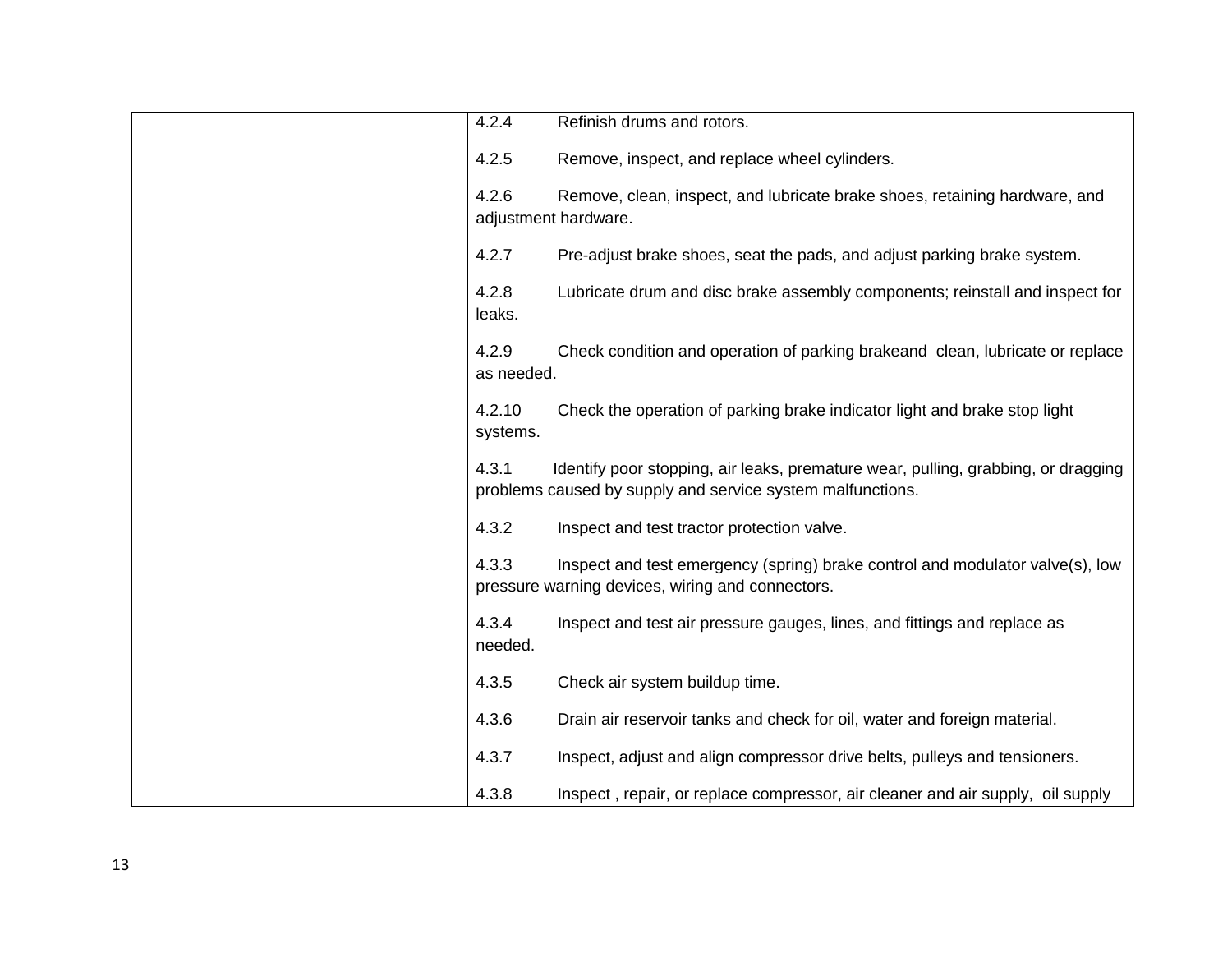|                                       | and coolant lines, fittings and mounting brackets.                                                                       |  |  |
|---------------------------------------|--------------------------------------------------------------------------------------------------------------------------|--|--|
|                                       |                                                                                                                          |  |  |
|                                       | 4.3.9<br>Inspect and test system pressure controls (i.e. governor, unloader assembly                                     |  |  |
|                                       | valves, intake screens, filters, lines, hoses and fittings).                                                             |  |  |
|                                       | 4.3.10<br>Inspect air system lines, hoses, fittings and couplings.                                                       |  |  |
|                                       | 4.3.11<br>Inspect and test air tank relief (safety) valves, one-way (single) check valves,                               |  |  |
|                                       | two-way (double) check-valves, manual and automatic drain valves.                                                        |  |  |
|                                       | 4.3.12<br>Inspect and clean air drier systems, filters, valves, heaters, wiring and                                      |  |  |
|                                       | connectors.                                                                                                              |  |  |
|                                       |                                                                                                                          |  |  |
|                                       | 4.3.13<br>Inspect and test air pressure gauges, lines and fittings.                                                      |  |  |
| 16. Perform preventive drive train    | 5.3.1<br>Identify clutch noise, binding, slippage, pulsation and chatter.                                                |  |  |
| maintenance.*                         |                                                                                                                          |  |  |
|                                       | 5.3.2<br>Inspect clutch pedal linkage, cables, automatic adjuster mechanisms,<br>brackets, bushings, pivots and springs. |  |  |
|                                       |                                                                                                                          |  |  |
|                                       | 5.3.3<br>Inspect hydraulic clutch slave and master cylinders, lines, and hoses.                                          |  |  |
|                                       | 5.3.5<br>Bleed clutch hydraulic system.                                                                                  |  |  |
|                                       | 5.3.7<br>Check and adjust clutch master cylinder levels and check for leaks                                              |  |  |
|                                       | 5.2.1<br>Diagnose noise, hard shifting, jumping out of gear and fluid leakage concerns.                                  |  |  |
|                                       | 5.4.2<br>Service and replace shaft, yokes, boots and joints.                                                             |  |  |
|                                       | 5.4.3<br>Replace drive axle seals, bearings and retainers.                                                               |  |  |
|                                       | 5.4.5<br>Inspect and replace drive axle housing cover plates, gaskets, sealants, vents,                                  |  |  |
|                                       | plugs and seals.                                                                                                         |  |  |
|                                       |                                                                                                                          |  |  |
| 17. Perform preventive suspension and | Identify and inspect drive axle and differential assemblies for noise, vibration, and<br>5.4.1.                          |  |  |
| steering systems maintenance. *       |                                                                                                                          |  |  |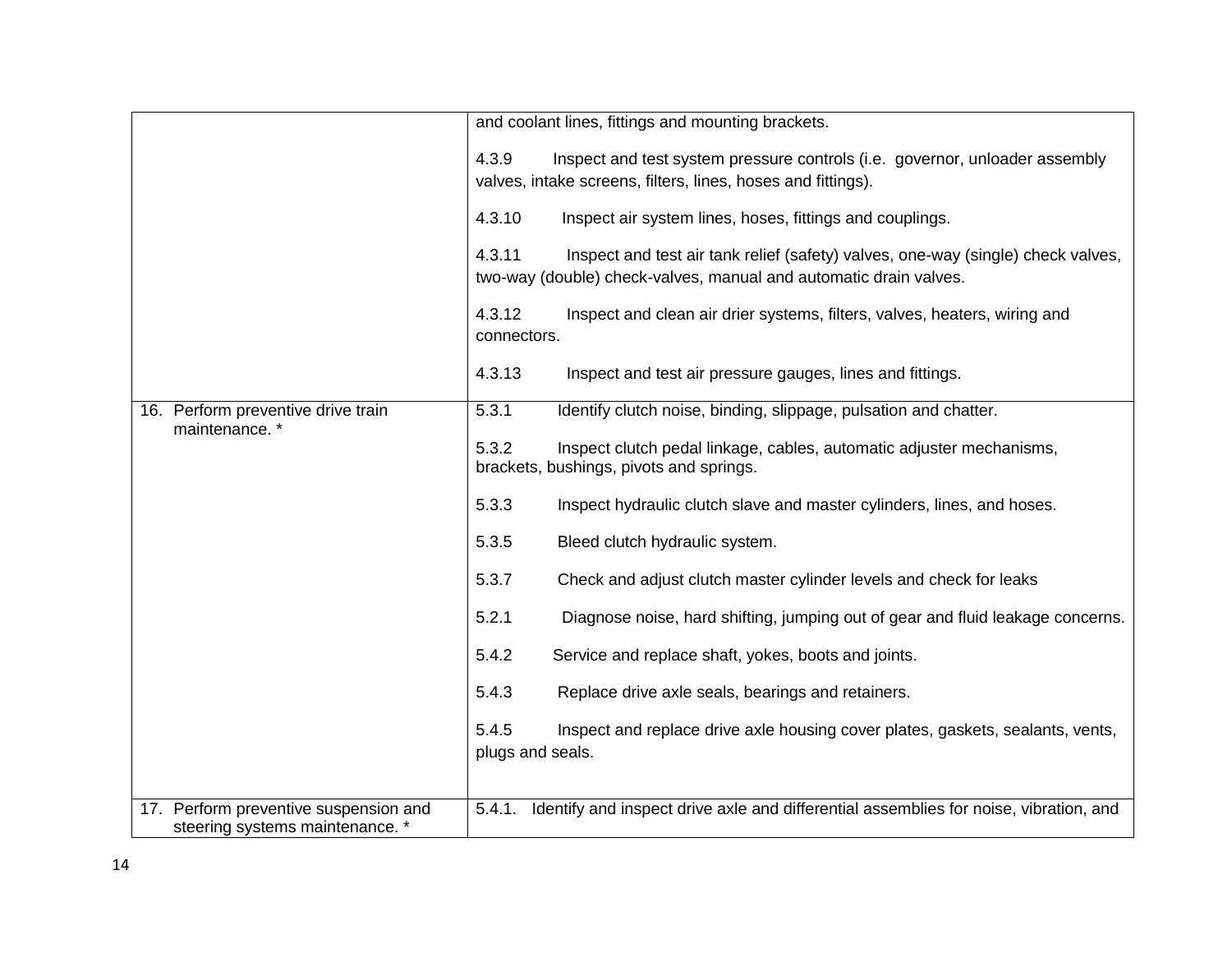|                                                          | fluid leakage concerns.                                                                                                                             |
|----------------------------------------------------------|-----------------------------------------------------------------------------------------------------------------------------------------------------|
|                                                          | 5.4.2.<br>Service and replace shaft, yokes, boots, and joints.                                                                                      |
|                                                          | 5.4.5.<br>Inspect and replace drive axle housing cover plates, gaskets, sealants, vents,<br>plugs, and seals.                                       |
|                                                          | 5.5.3<br>Inspect steering shaft universal joints and flexible couplings.                                                                            |
|                                                          | Remove, inspect and install leaf springs, leaf spring insulators (silencers),<br>5.6.10<br>shackles, brackets, bushings and mounts.                 |
|                                                          | 5.6.11<br>Inspect, remove and replace shock absorbers.                                                                                              |
|                                                          | 5.7.2<br>Replace front rear wheel bearings                                                                                                          |
|                                                          | 5.7.3.<br>Identify vehicle wander, drift, pull, hard steering, bump steer, memory steer,<br>torque steer, ride height, and steering return concerns |
|                                                          | 5.7.4<br>Check and adjust wheel caster, camber and toe, and center steering wheel.                                                                  |
|                                                          | 5.8.2.<br>Identify bearing noises and wheel vibration, shimmy, and noise.                                                                           |
| 18. Perform preventive tires and wheels<br>maintenance.* | 5.8.1<br>Identify tire wear patterns and tire construction.                                                                                         |
|                                                          | 5.8.2<br>Identify bearing noises and wheel vibration, shimmy and noise.                                                                             |
|                                                          | 5.8.3<br>Measure wheel, tire, axle and hub run out.                                                                                                 |
|                                                          | 5.8.4<br>Balance wheel and tire assembly.                                                                                                           |
|                                                          | 5.8.5<br>Remove, inspect and reinstall tire and wheel assembly and calibrate tire<br>pressure monitoring system.                                    |
|                                                          | 5.8.6<br>Inspect and replace wheel studs.                                                                                                           |
|                                                          |                                                                                                                                                     |
| 19. Perform preventive frame and fifth                   | 2.4.20 Lubricate all suspension and chassis grease fittings and body lubrication points.                                                            |